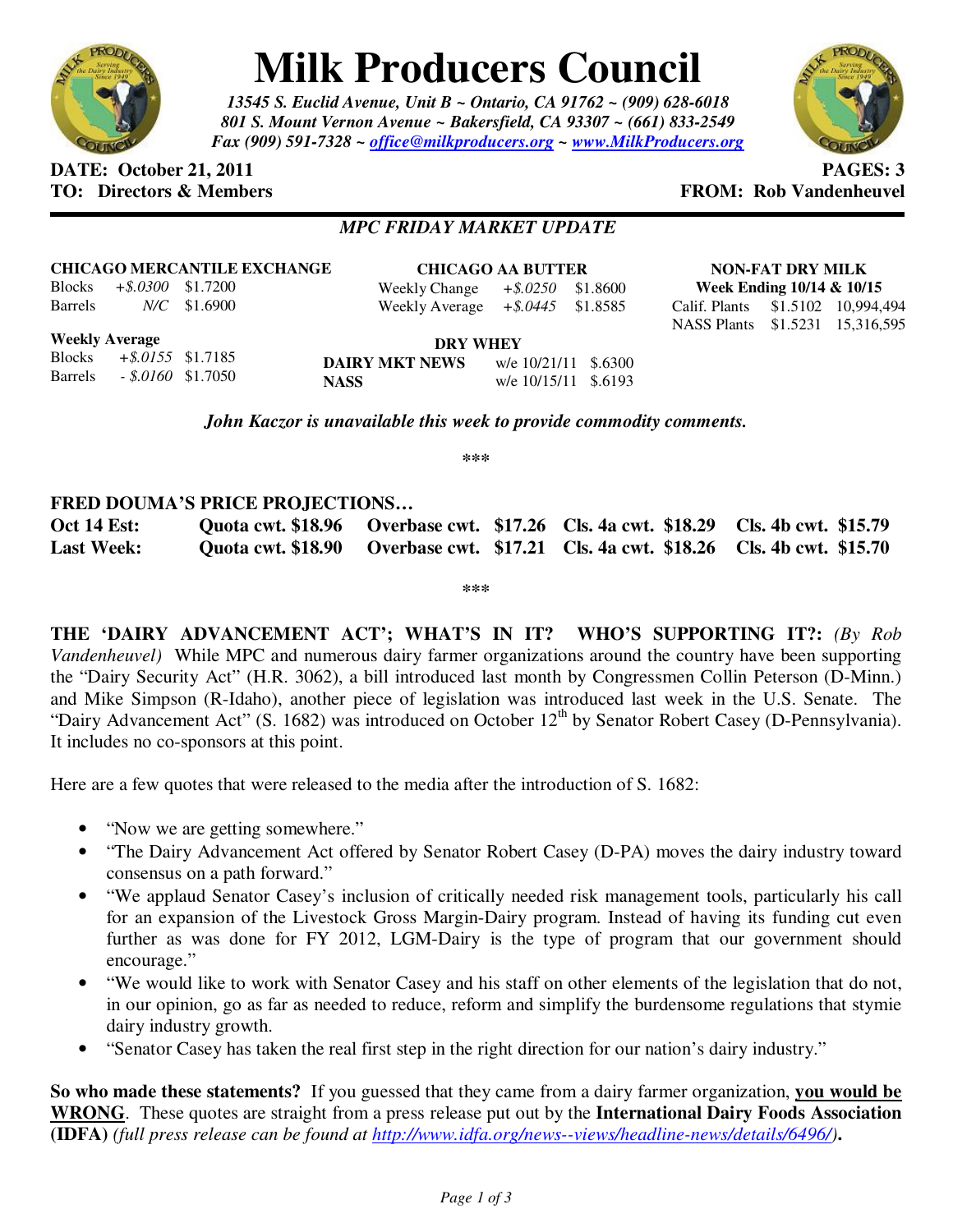Those of you that read this newsletter regularly know very well who IDFA is. For those of you that don't already know, **IDFA is the main lobbying organization representing our nation's dairy product processors** – the folks that buy our dairy farmers' milk. The *same* folks that recently put out a **shameless press release accusing dairy farmers of attempting to deprive poor women and children of having access to dairy products**. The *same* folks that **recently advocated that Class I differentials – a premium paid to dairy farmers for milk sold to fluid bottling plants – be eliminated over the next several years**. The *same* folks that **continue to state that any tool that would have raised milk prices paid to dairy farmers in 2009 (a year our dairy farmers lost an estimated \$10 BILLION) would create a burden on the U.S. government and should be rejected**.

So now that we have that straight, let's get back to S. 1682. IDFA's supportive comments should be enough to send producers running to Congress to oppose the bill, but let's take a look at what is actually being proposed in the legislation:

- **The bill repeals the Dairy Price Support Program** (the program that buys cheese, butter and nonfat dry milk at levels to "support" about a \$10 per cwt price for dairy farmers). This provision is also in the Dairy Security Act (H.R. 3062 or the "Peterson-Simpson Bill"), which MPC and many dairy organizations around the country support.
- **The bill promotes the "Livestock Gross Margin Insurance for Dairy" program as an alternative to the Milk Income Loss Contract (MILC) program.** The LGM-Dairy program is a program that allows dairy farmers to "insure" a margin for their dairy by combining risk management tools for income and feed costs. The program relies on prices reported for Class III (milk sold to cheese plants), corn and soybean meal from the Chicago Mercantile Exchange (CME) and the Chicago Board of Trade (CBOT). The program includes premiums that must be paid by the dairy farmers to participate. It also includes a subsidy to help offset these premiums, although only on the first 3,000,000 lbs of milk produced per year per dairy (roughly the same production limitation that currently exists in the MILC program).
- **The bill mandates that USDA modify Federal Milk Marketing Orders (FMMOs) to include only two classes – a fluid milk class and a manufacturing milk class.**
- **The bill includes loan guarantees for dairy product processors in the amount of \$30,000,000 per year.**
- **The bill creates daily reporting by dairy processors of sales and inventory information.**

So let's review. S. 1682 would give dairies an alternative to the MILC program – an alternative that relies the CME to "hedge" a margin. Subsidies would be available under that program, but only at levels that would fully cover dairies producing less 3 million lbs of milk per year (the rest of the dairies that are milking more than roughly 150 cows would have to pay higher premiums under the program). And S. 1682 would provide \$30,000,000 a year in loan guarantees for processors to invest in their operations. Playing in the futures/options market on the CME/CBOT and loan guarantees for processors – that's what the bill is proposing to strengthen our Federal safety net policies?

What is in this bill that will help empower dairy farmers to avoid another devastating 2009-level wreck in the industry? What is in this bill that will prevent billions of dollars from being ripped out of dairy farmers' pockets in the next downturn? **No wonder IDFA jumped out so quickly to support this bill.**

**WITH ALL THE ACTION IN CONGRESS, IDFA MUST BE SMILING FROM EAR-TO-EAR:** *(By Rob Vandenheuvel)* While the Peterson-Simpson bill *(H.R. 3062, the Dairy Security Act)* is still the only major dairy reform bill that has been introduced with broad support in the industry and a bi-partisan list of co-sponsors, the fact that bills like the Dairy Advancement Act above have been introduced is playing right into the hands of IDFA. I've said it many times before, but it's worth repeating: IDFA is counting on dairy farmers doing what we do best – using differences in size, regions and ideologies to prevent us from unifying behind a single proposal that will improve our Federal safety net policies.